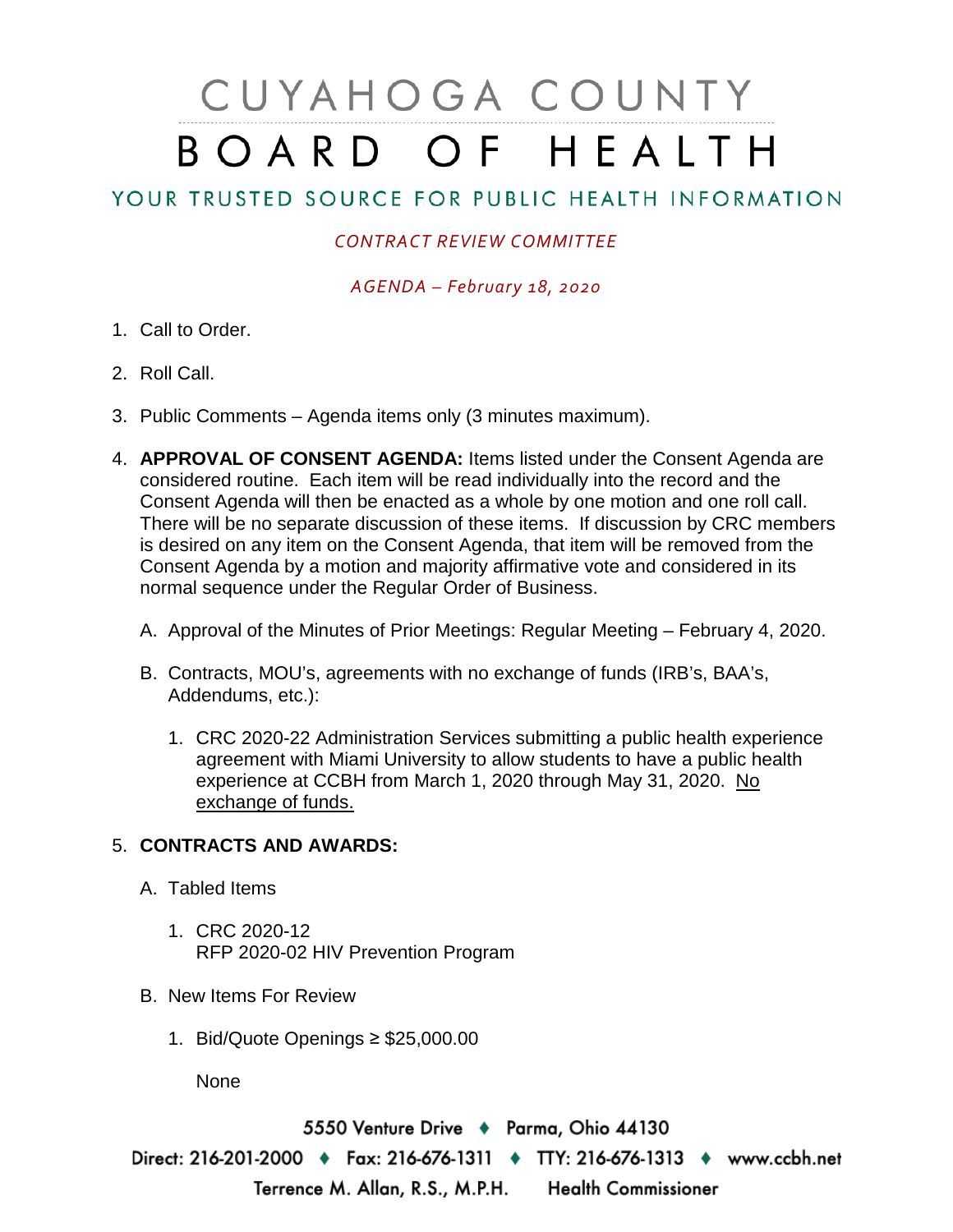2. Bid/Quote Openings < \$25,000.00

*Lead Program* 

- a. CRC 2020-23 19105 Libby Rd. Maple Heights, Ohio 44137
- 3. Expenditures: Contracts < \$25,000.00
	- a. CRC 2020-24 Environmental Public Health Services submitting a contract with Donald Bohning & Associates under the Silver Oak Landfill Project from February 18, 2020 through February 18, 2021. Amount to be paid to Donald Bohning & Associates is not to exceed \$10,000.00.

Purpose: To provide civil engineering services & evaluation of the Silver Oak Construction & Demolition Debris Landfill

Funding Source: 100% funded through Trust and Agency Silver Oak Landfill.

b. CRC 2020-25 Prevention and Wellness Services submitting addendums to the following contracts under the 2019/2020 HRSA Ryan White Part A Program grant:

|                                                          | Amount to be paid |              |
|----------------------------------------------------------|-------------------|--------------|
|                                                          | to not to exceed: |              |
|                                                          | From              | 10           |
| AIDS Taskforce of Greater Cleveland (2019-42 & 2019-203) | \$193,225,00      | \$201,325.00 |
| Cleveland Clinic Foundation (2019-54 & 2019-119)         | \$153,811.00      | \$129,085.00 |
| Far West Center (2019-72 & 2019-211)                     | 2,000.00          | \$2,750.00   |
| Nueva Luz (2019-42 & 2019-119)                           | \$551,259,00      | \$530,542.00 |
| Tech Logix Systems (2019-42 & 2019-194)                  | \$62.550.00       | \$65.050.00  |
| University Hospitals of Cleveland (2019-42 & 2019-211)   | \$931,663.00      | \$947,063.00 |

Purpose: To provide services to low-income, uninsured and underinsured HIV positive persons.

Funding Source: 100% reimbursable through the FY2019 HRSA Ryan White grant.

c. CRC 2020-26 Prevention and Wellness Services submitting a contract with Cleveland Rape Crisis Center under the Prevent Premature Fatherhood (PPF) grant from February 1, 2020 through December 31,

5550 Venture Drive + Parma, Ohio 44130 Direct: 216-201-2000 ♦ Fax: 216-676-1311 ♦ TTY: 216-676-1313 ♦ www.ccbh.net Terrence M. Allan, R.S., M.P.H. **Health Commissioner**